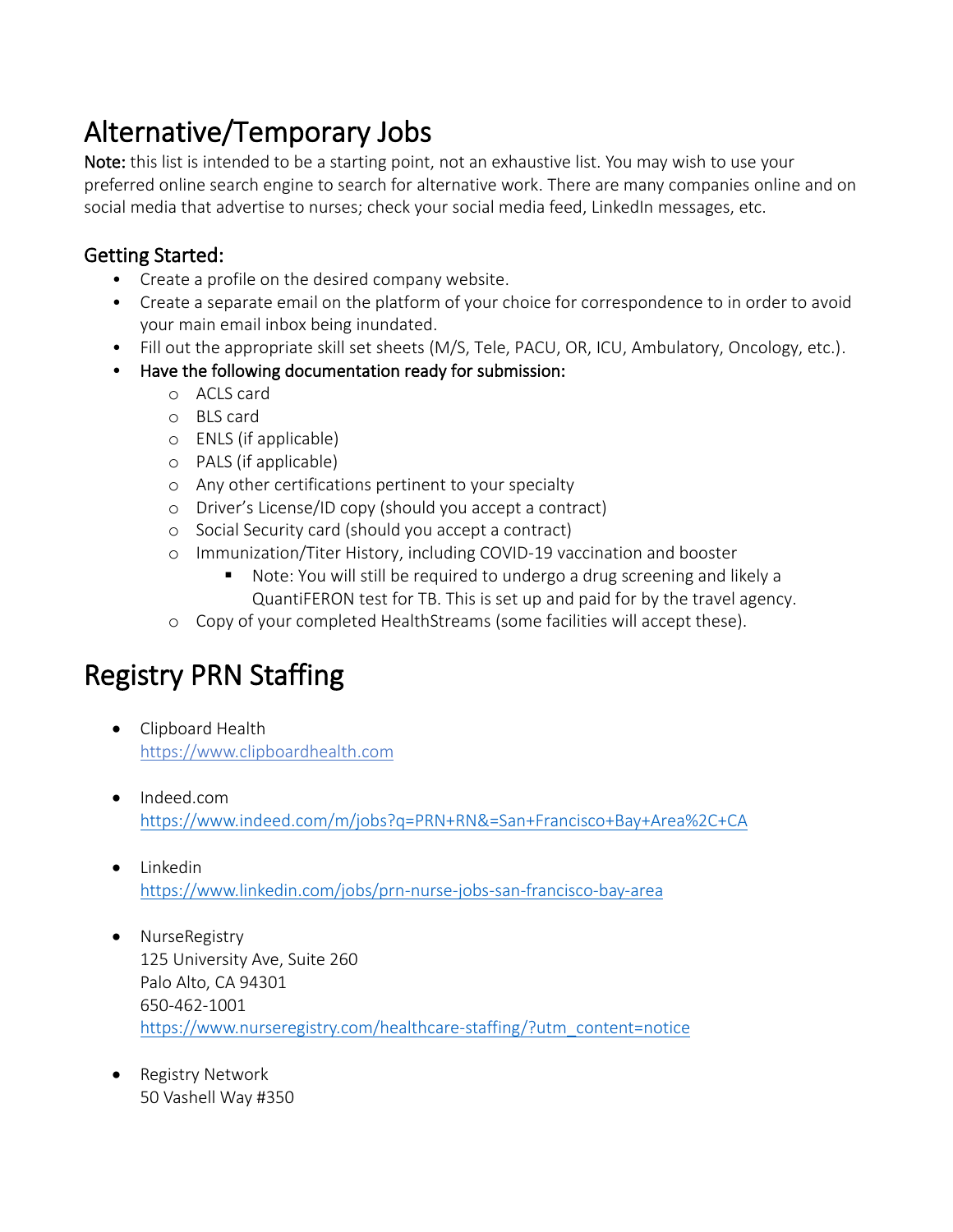Orinda, CA 94563 925-438-2160 [https://registrynetwork.net](https://registrynetwork.net/)

- Relief Nursing Services Inc. 171 School St. Suite B Daly City, CA 94014 650-994-2234 [https://reliefnursingservices.com](https://reliefnursingservices.com/)
- SimplyHired. [https://www.simplyhired.com/search?q+registered+nurse+28PRN%29&I=san+francisco+bay+are](https://www.simplyhired.com/search?q+registered+nurse+28PRN%29&I=san+francisco+bay+area%2C=ca) [a%2C=ca](https://www.simplyhired.com/search?q+registered+nurse+28PRN%29&I=san+francisco+bay+area%2C=ca)

# Staffing/Travel Agencies

- Arcadia Home Care & Staffing 670 Woodside Rd. Redwood City, CA 94061 650-568-1629 <https://arcadiahomecare.com/>
- ATC Healthcare Staffing South East Bay 1754 Technology Dr STE 146 San Jose, CA 95110 866-238-5681
- Bay Area Nursing Agency 1030 Joleen Ct. Hayward, CA 94544 510-670-8683
- BEST Care Provider 26230 Industrial Blvd. Hayward, CA 510-782-9141 [https://www.bestcareregistry.com](https://www.bestcareregistry.com/)
- Core Staffing Solutions 99 S Almaden Blvd. 6<sup>th</sup> Floor San Jose, CA 95113 888-609-81661 Email: info@corestaffingsolutions.com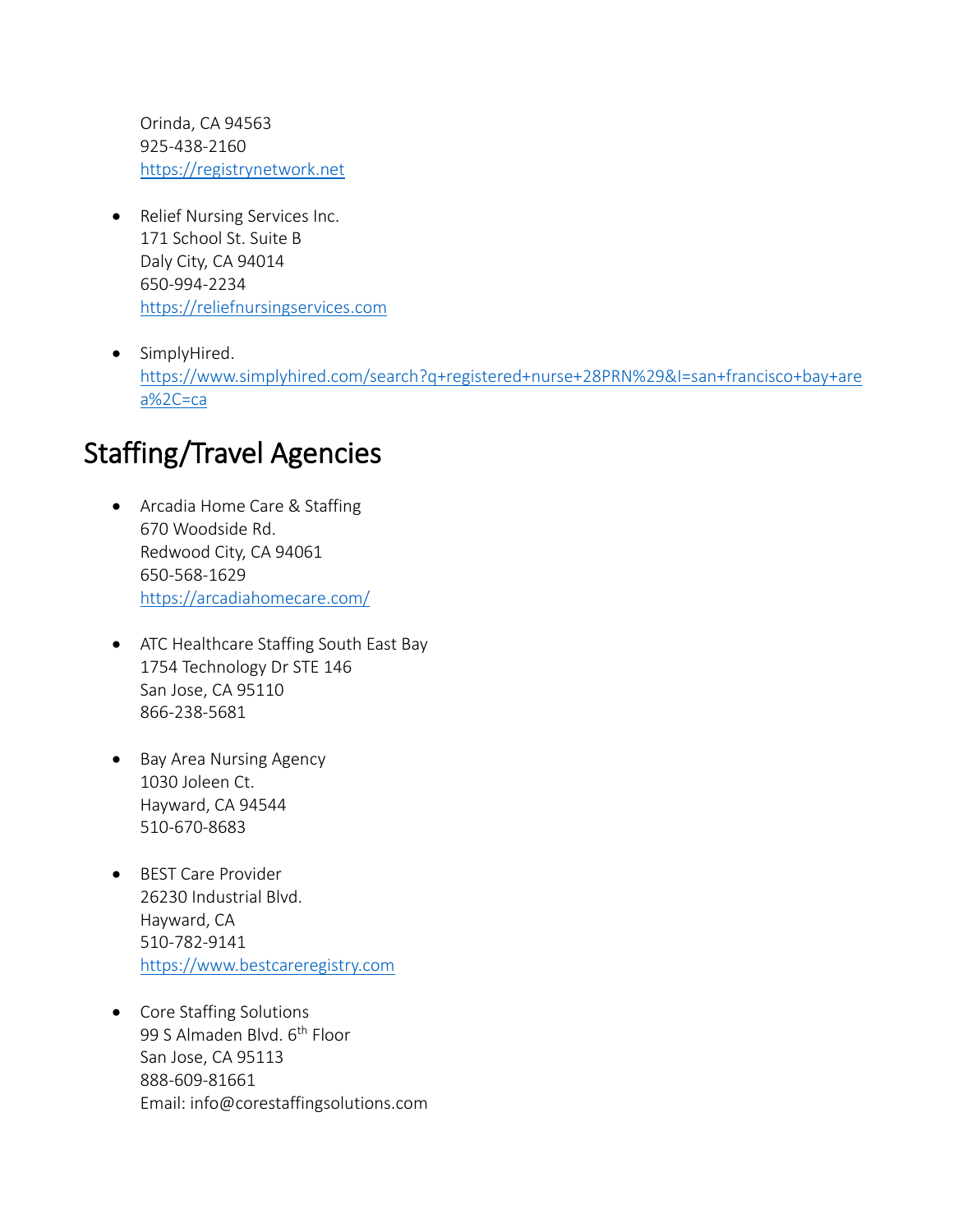[https://www.corestaffingsolutions.com](https://www.corestaffingsolutions.com/)

- First Call Nursing Services 1313 N Milpitas Blvd. Milpitas, CA 95035 408-262-1533 [https://www.firstcallnursingservices.com](https://www.firstcallnursingservices.com/)
- Health Professional Medical Staffing 249 Jackson St. #220 Hayward, CA 94544 800-901-6422 [https://www.hpmstaffing.com](https://www.hpmstaffing.com/)
- Health Source Global Staffing (caution: this company hires scab nurses for strikes) 39270 Paseo Padre Pkwy. Fremont, CA 94538 800-458-8973 Email: inquiries@healthsourceglobal.com [https://www.healthsourceglobal.com](https://www.healthsourceglobal.com/)
- HRN Service 1999 S Bascom Ave. #590 Campbell, CA 95008 408-377-9960
- IMU Staffing Agency 5687 Silver Creek Valley Rd. Ste 75 San Jose, CA 95138 408-669-4444
- Incredible Health <https://www.incrediblehealth.com/>
- Interim HealthCare of San Jose 901 Campisi Way, Suite 360 Campbell, CA 95008 408-286-6888 [https://www.interimhealthcare.com](https://www.interimhealthcare.com/)
- Jackson Nurse Professionals (Corporate Offices) 3452 Lake Lydia Dr. #200 Orlando, Fl 32817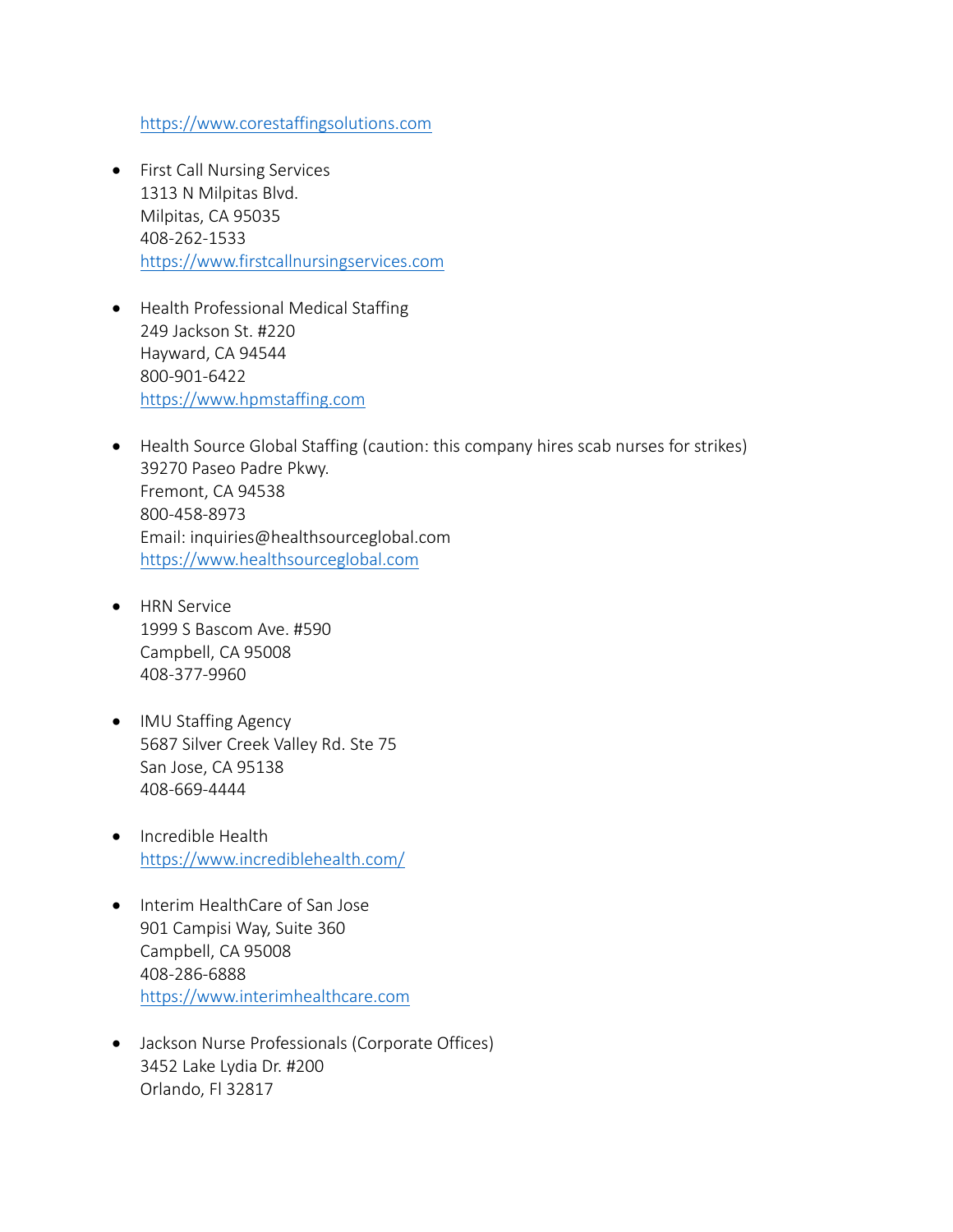888-300-5132 <https://www.jacksonnursing.com/>

- Maxim Staffing 631 River Oaks Pkwy. San Jose, CA. 95134 408-914-4895 Email: sanjosestaffing@maxhealth.com [https://www.maximstaffing.com](https://www.maximstaffing.com/)
- Med Staff Healthcare Solutions 1150 N First St. UNIT 204 San Jose, CA 95112 408-280-6001
- Medical Solutions (Bay Area opportunities) 591 Camino de la Reina, Suite 100 San Diego, CA 92108 866-633-3548 Recruiter Email: [Brad.Mcintosh@medicalsolutions.com](mailto:Brad.Mcintosh@medicalsolutions.com) [https://www.medicalsolutions.com](https://www.medicalsolutions.com/)
- Power Personnel Inc. 84 W. Santa Clara Street, Suite. 380 San Jose, Ca 95113 408-283-9144 [http://www.powerpersonnel.com](http://www.powerpersonnel.com/)
- QureMedic Healthcare Staffing 26250 Industrial Blvd. Hayward, CA 94545 510-224-6031 Email: hr@quremedic.com [https://quremedic.com](https://quremedic.com/)
- RTP Hospital Staffing & Home 735 Industrial Rd. San Carlos, CA 94070 650-995-7224 [https://www.staffhospital.com](https://www.staffhospital.com/)
- SAT Healthcare 5201 Great America Pkwy.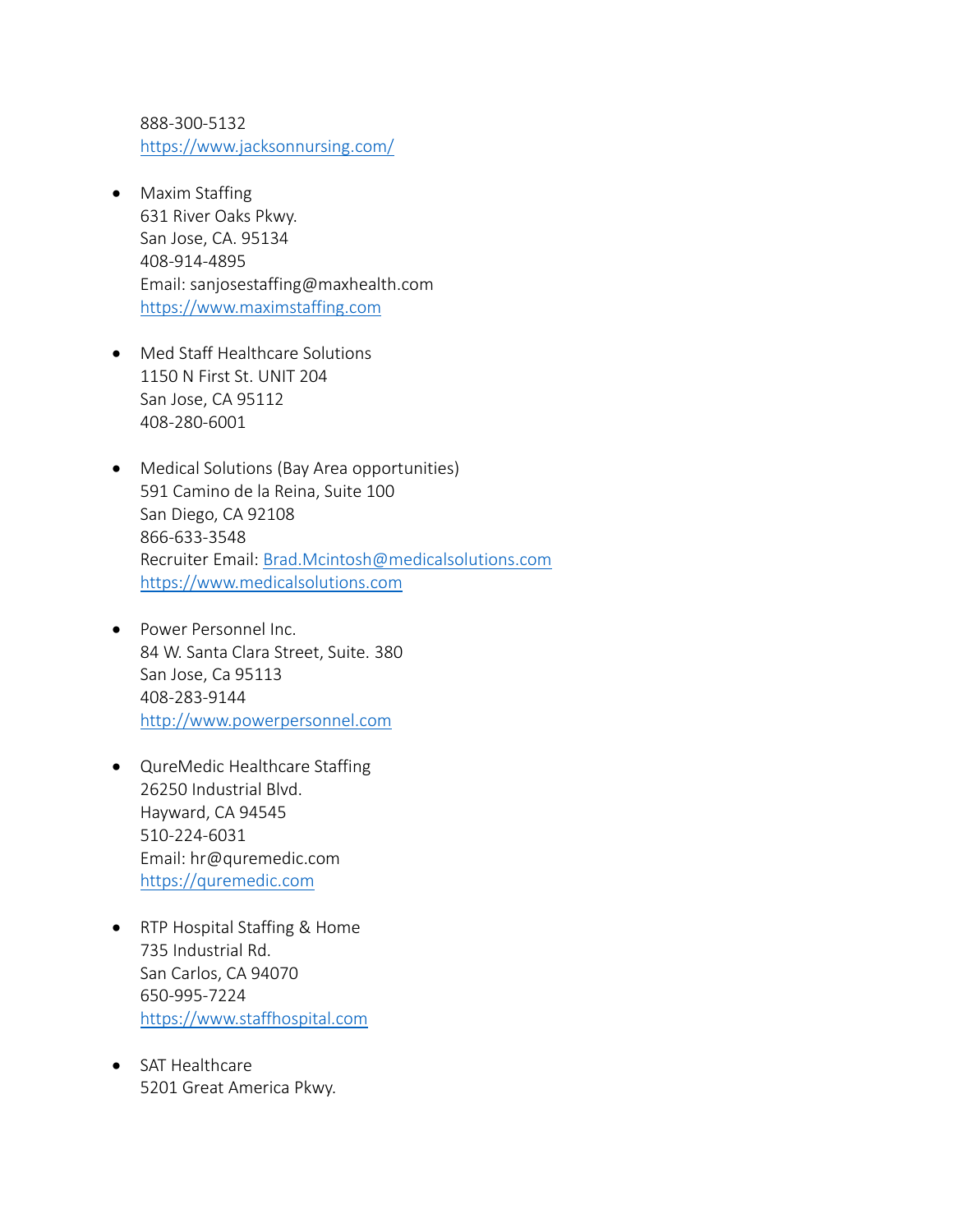Santa Clara, CA 408-457-8557 <https://sathealthcare.com/>

- Scion Staffing 576 Sacramento Street San Francisco, CA. 94111 888-487-8850 [http://www.scionstaffing.com](http://www.scionstaffing.com/)
- Star Nursing Inc. 2795 East Bidwell Street, #100 Folsom, CA. 95630 877-687-7399 [http://www.starnursing.com](http://www.starnursing.com/)
- Surgical Staff Inc. 120 St. Matthews Ave. San Mateo, CA 94401 650-558-3999

9719 Lincoln Village Dr, #503A Sacramento, CA 95827 916-444-4424 <https://surgicalstaff.com/>

- TLC Healthcare Solutions 3324B Investment Blvd. Hayward, CA 94545 510-780-1800 <https://tlchealthcare.ca/careers/>
- Triage Staffing 707 Continental Circle Mountain View, CA 94040 650-386-6011
- United Healthcare Staffing 1172 Murphy Ave, Ste. #227 San Jose, CA. 95131 408-441-9200 Email: jobs@uhcstaffing.com [http://www.uhcstaffing.com](http://www.uhcstaffing.com/)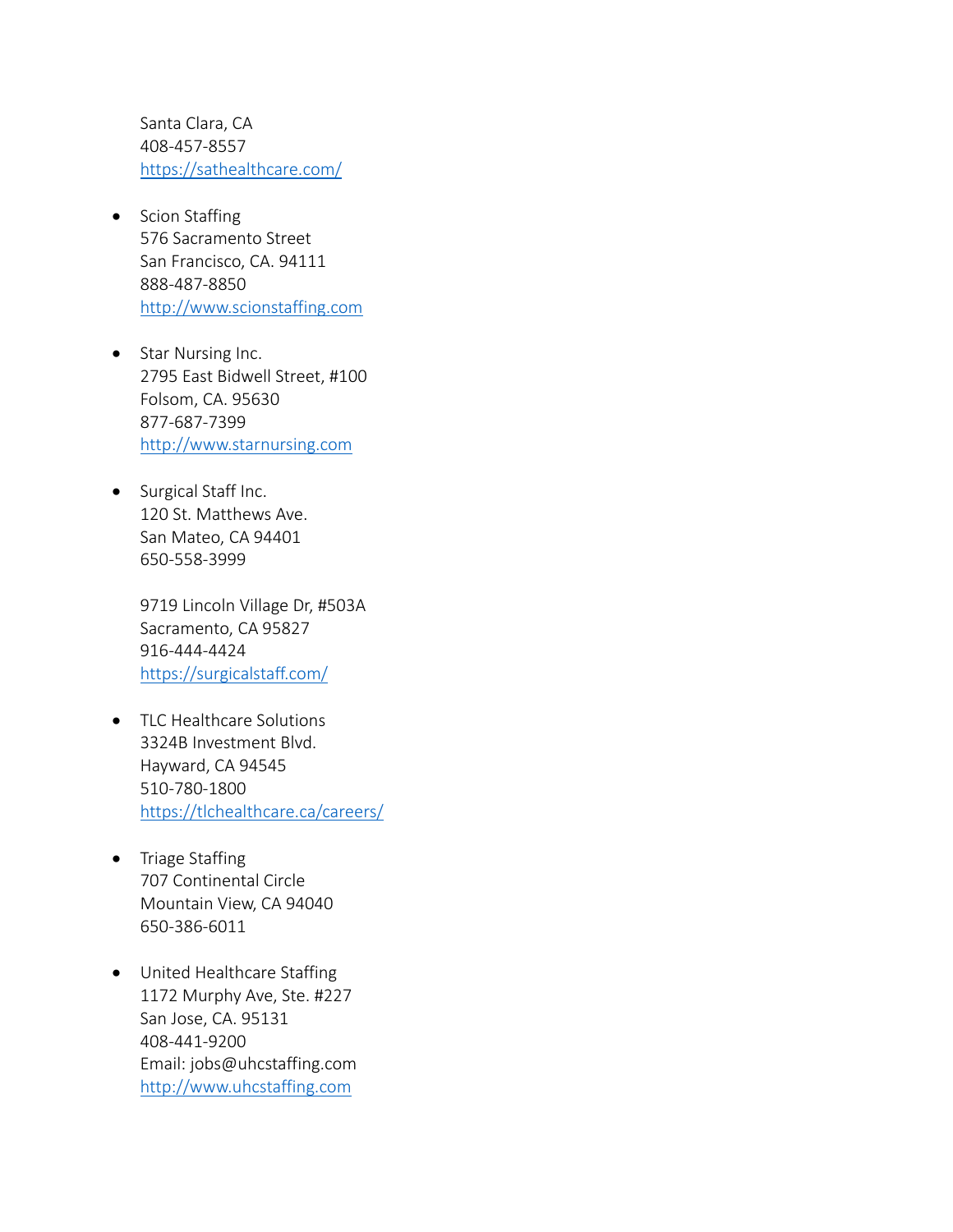## Transitional Care/Hospice/Home Healthcare

Below are just a few of the many, more can be found by Googling home health agencies

- 123 Home Care (multi locations) 228 Hamilton Ave. 3rd floor Palo Alto, CA 94301 650-268-5000 Email: [jobs@123homecares.com](mailto:jobs@123homecares.com) <https://123homecares.com/caregiver/>
- Affordable Senior Care 286 E Hamilton Ave. Campbell, CA 95008 408-559-2810 [https://affordablesc.com](https://affordablesc.com/)
- Asian Network Pacific Home Care and Hospice 212 9th Street, Ste., 205 Oakland, CA. 94607 510-268-1118 -- Oakland 415-345-9797 -- San Francisco 408-272-8882 -- San Jose [https://asiannetwork.com](https://asiannetwork.com/)
- Envigorati Home Health Agency 155 E Campbell Ave. Suite 224 Campbell, CA 95008 408-780-8506 Email: [info@envigorati.com](mailto:info@envigorati.com) <https://envigorati.com/#contact>
- In-Home Care Staffing 161 W 25th Ave UNIT 105 San Mateo, CA 650-206-5200
- Kindred at Home MULTIPLE BAY AREA LOCATIONS – access through website 150 N Dutton Ave. Santa Rosa, CA 95401 707-545-7114 [https://kindredathome.com](https://kindredathome.com/)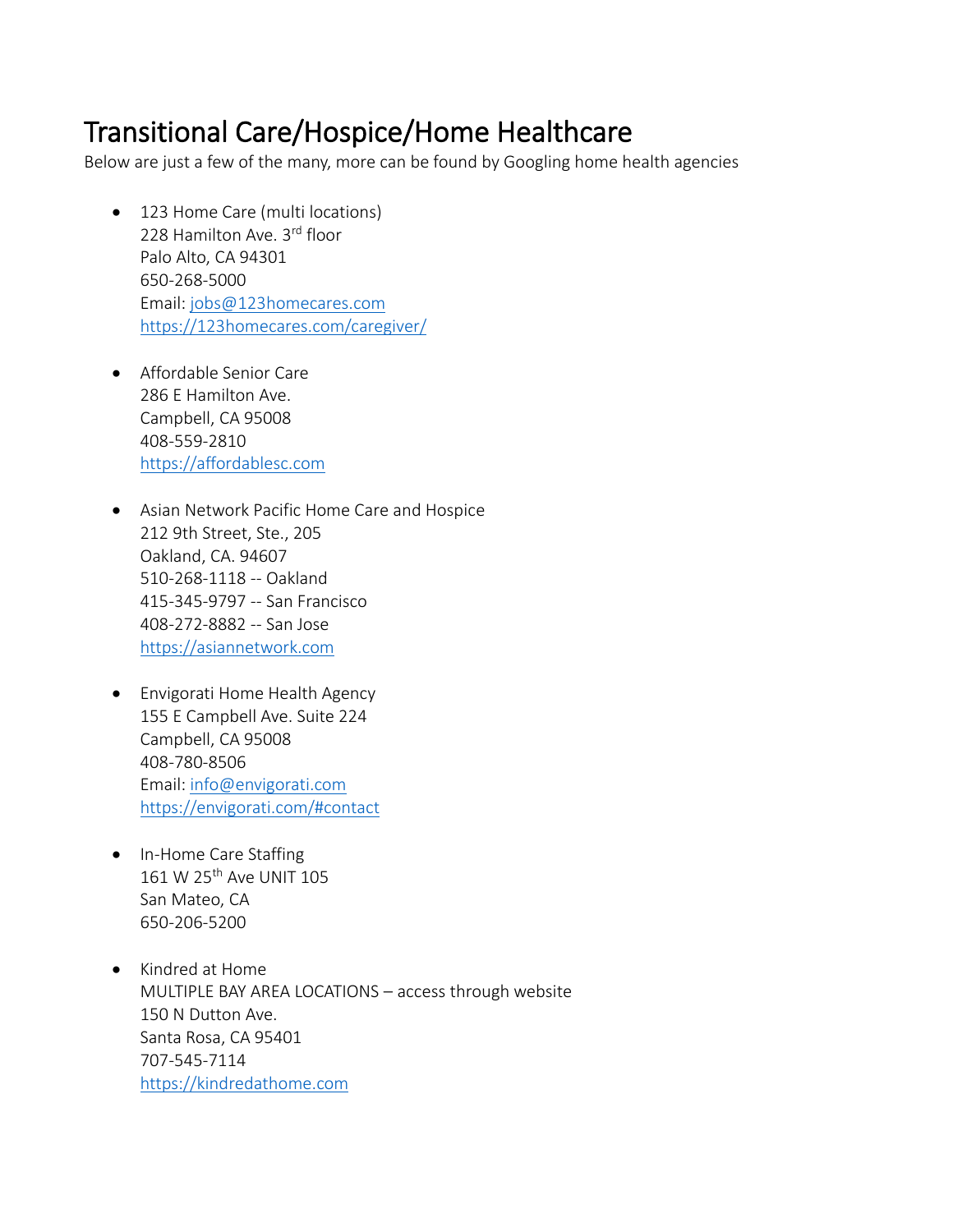- Recruit RN, INC In Home Medical Care 900 E Hamilton Ave. #100 Campbell,CA 95008 650-397-8017
- VITAS Healthcare (Hospice & Palliative Care) MULTIPLE BAY AREA LOCATIONS – Google VITAS Healthcare (3 locations display, choose the MORE button for additional location) 670 N McCarthy Blvd. Suite 220 Milpitas, CA 95035 844-810-4297

## Concierge IV Services

- AVA Wellness MD 2405 Forest Ave #202 San Jose, CA 95128 408-899-4100 [https://www.avamdwellness.com](https://www.avamdwellness.com/)
- Drip Hydration Mobile IV Therapy Palo Alto, San Mateo, San Jose: 650-391-5465 Sacramento, San Francisco: 323-932-4084 [https://www.driphydration.com](https://www.driphydration.com/)
- IVX health Infusion Center 43360 Mission Blvd, Suite 100 Fremont, CA 94539 510-992-4114 <https://www/ivxhealth.com>
- NexGen Health 1610Blossom Hill Rd, Suite 10 San Jose, CA 95124 408-400-2967 Email: [info@mynexgenhealth.com](mailto:info@mynexgenhealth.com) [https://www.mynexgenhealth.com](https://www.mynexgenhealth.com/)
- Rev(IV)al Hydration Mobile IV Therapy 830 Stewart Dr. Suite 271 Sunnyvale, CA 94085 415-825-0069 [https://www.revivalhydration.com](https://www.revivalhydration.com/)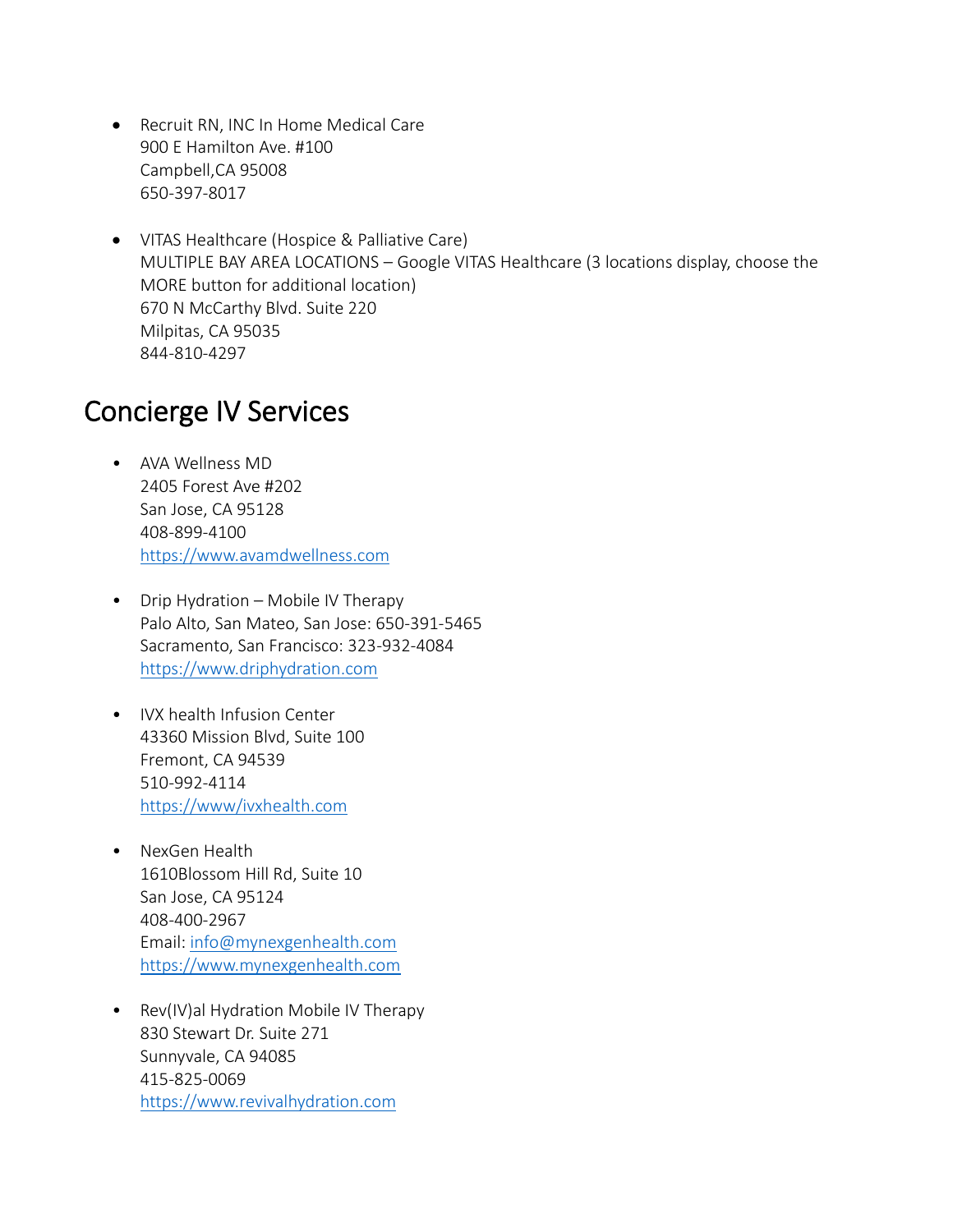• The Cure IV 450 Sutter St, Suite 2200 San Francisco, CA 94108 415-843-7739 [https://www.thecureiv.com](https://www.thecureiv.com/)

# Bay Area Hospitals and Satellite Patient Locations

## \*County of Santa Clara Hospitals

<https://och.sccgov.org/careers/nursing> -This website is for job postings at the following three hospitals:

### • O'Connor Hospital

2105 Forest Ave. San Jose, CA. 95128 408-947-2500

#### • Santa Clara Valley Medical Center. (Emergency Services)

751 S. Bascom Ave. San Jose, CA. 95128 408-885-5000 Contact Nurse Recruiter: Lorinda A. Gomes 408-885-6754 Email: lorinda.gomes@hhs.co.santa-clara.ca.us

### • Saint Louise Regional Hospital

9400 No Name Uno Gilroy, CA. 95020 (408) 848-2000

## \*El Camino Hospital (2 locations)

<https://www.elcaminohealth.org/careers>

- Los Gatos Campus 815 Pollard Road. Los Gatos, CA. 95032 408-378-6131
- Mountain View Campus 2500 Grant Road Mountain View, CA. 94040 650-940-7000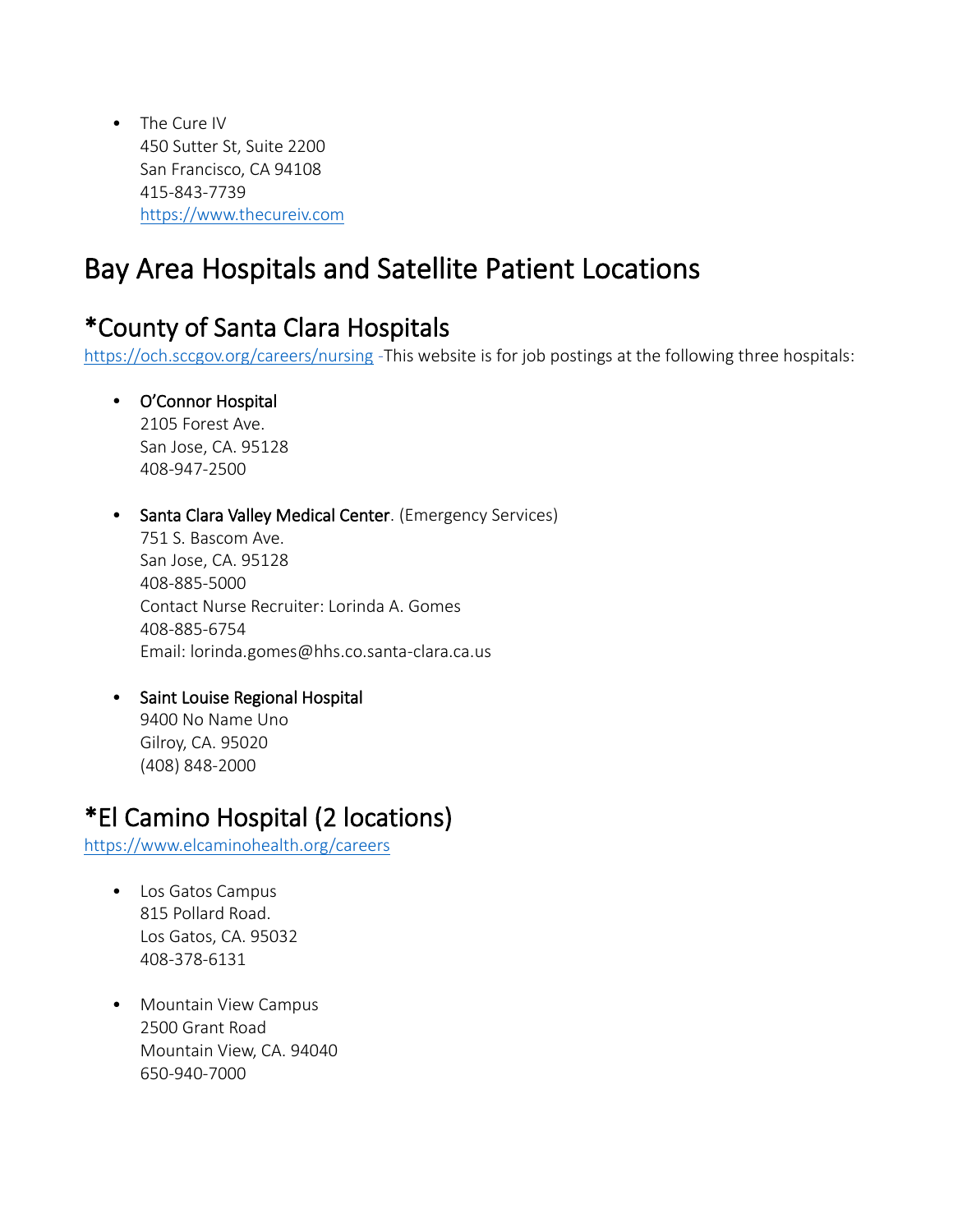## \*HCA Far West Medical Group

<https://careers.hcahealthcare.com/pages/far-west-division> -This website is for job postings at the following two hospitals:

- Regional Medical Center of San Jose 225 North Jackson Ave. San Jose, CA. 95116 408-259-5000
- Good Samaritan Hospital 2425 Samaritan Drive San Jose, CA. 95124 408-559-2011

## \*John Muir Health

<https://jmh.wd5.myworkdayjobs.com/JohnMuirHealthCareers>

- Concord Medical Center (Emergency Services) 2540 East St. Concord, CA. 94520 924-682-8200
- Walnut Creek Medical Center (Emergency Services) 1601 Ygnacio Valley Rd. Walnut Creek, CA 94598 925-939-3000
- John Muir Urgent Care 1450 Treat Blvd UNIT 160 Walnut Creek, CA 94597 925-296-9000
- Urgent Care Brentwood 2400 Balfour Rd, Suite 120 Brentwood, CA 94513 925-308-8111
- Inpatient Behavioral Health Center 2740 Grant St. Concord, CA. 94520 925-674-4100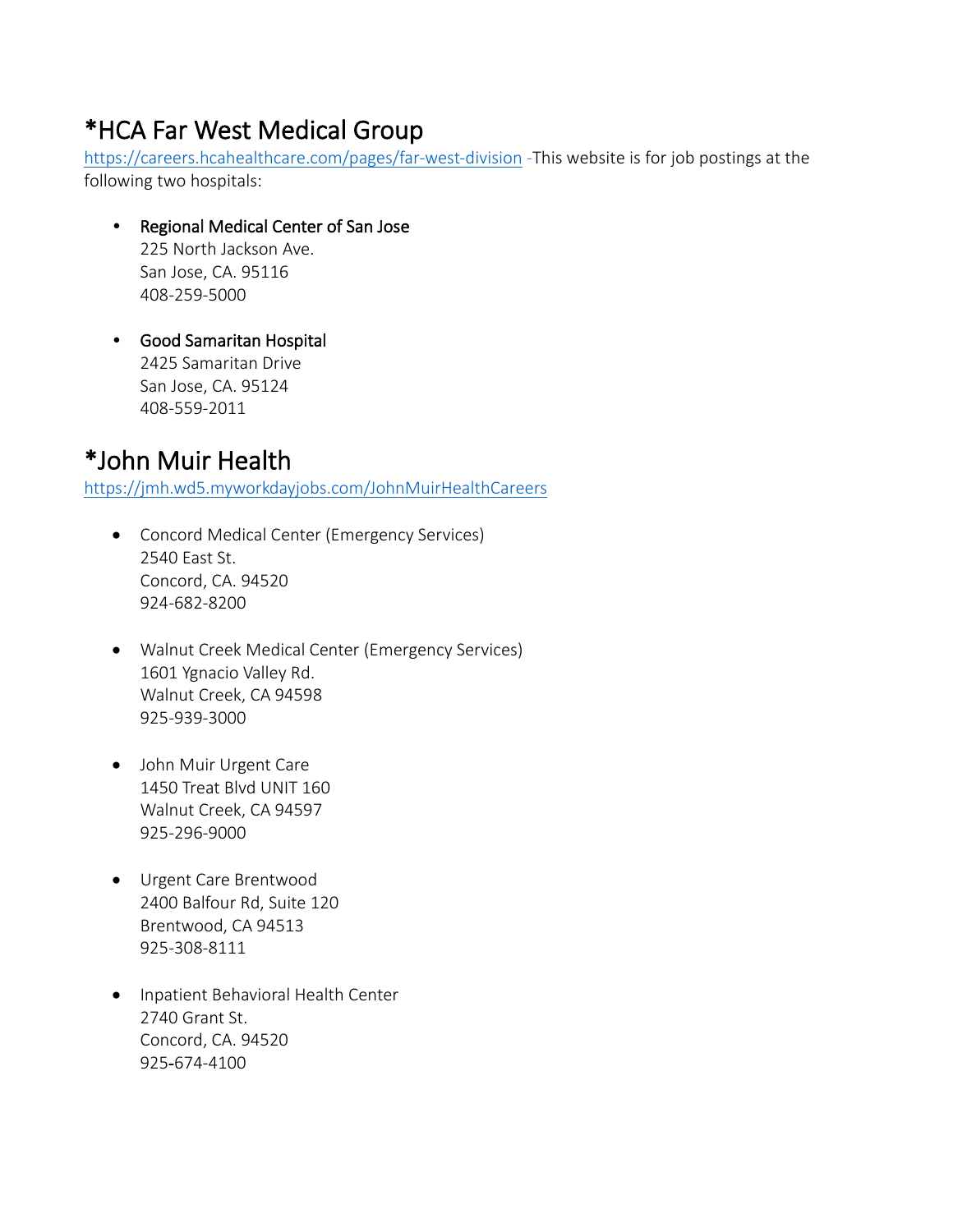### \*Kaiser Permanente

<https://www.kaiserpermanentejobs.org/>

- Alameda Medical Center 2417 Central Ave. Alameda, CA 94501 510-752-1190
- Antioch Medical Center 4501 Sand Creek Rd. Antioch, CA 94531 925-813-6500
- Campbell Medical Center 220 E Hacienda Ave. Campbell, CA 95008 408-871-6500
- Daly city Medical Offices 395 Hickey Blvd. Daly City, CA 94015 650-301-5860
- Davis Medical Center 1955 Cowell Blvd. Davis, CA 95618 530-757-7057
- Dublin Medical Offices 3100 Dublin Blvd. Dublin, CA 94568 925-556-4200
- Folsom Ambulatory Surgery 285 Palladio Pkwy. Folsom, CA 95630
- [Fremont Medical Center](http://www.kaiserpermanentejobs.org/locations.aspx)  39400 Paseo Padre Pkwy. Fremont, CA, 94538 510-248-3000
- Fresno Medical Center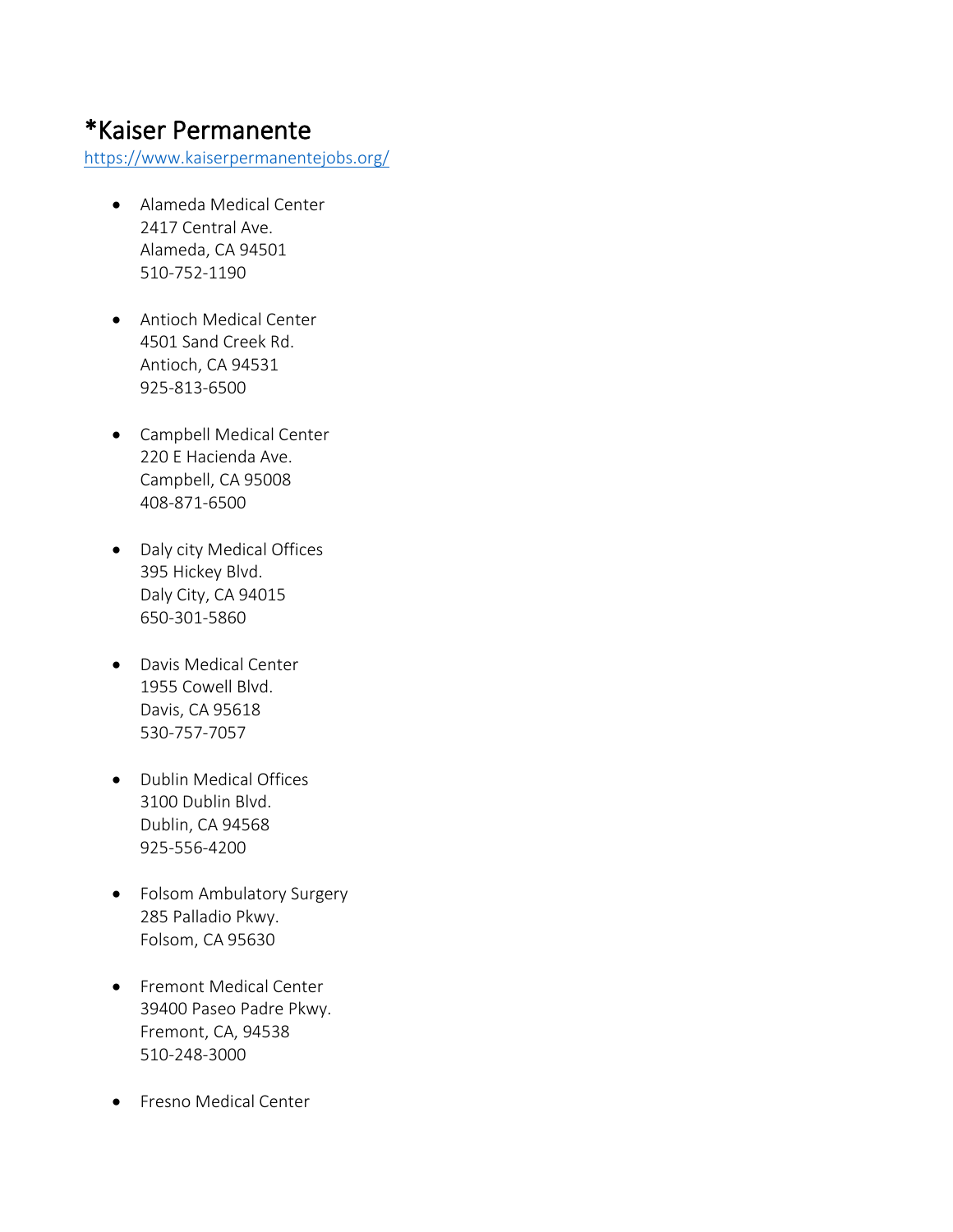7300 N Fresno St. Fresno, CA 93720 599-448-4500

- Gilroy Medical 7520 Arroyo Circle Gilroy, CA 95020 408-848-4600
- Hayward-Sleepy Hollow 27303 Sleepy Hollow Ave S Hayward, CA 94545 510-454-1000
- Livermore Medical Center 3000 Las Positas Rd. Livermore, CA 94551 925-243-2600
- Milpitas Medical Offices 770 Calaveras Blvd. Milpitas, CA 95035 408-945-2900
- Modesto Medical Center 4601 Dale Rd. Modesto, CA, 95356 209-735-5000
- Mountain View Medical 555 Castro St. Mountain View, CA 94041 650-903-3000
- Redwood City Medical Center 1100 Veterans Blvd. Redwood City, CA 94063 650-299-2000
- Roseville Medical Center 1600 Eureka Rd. Roseville, CA 95661 916-784-4000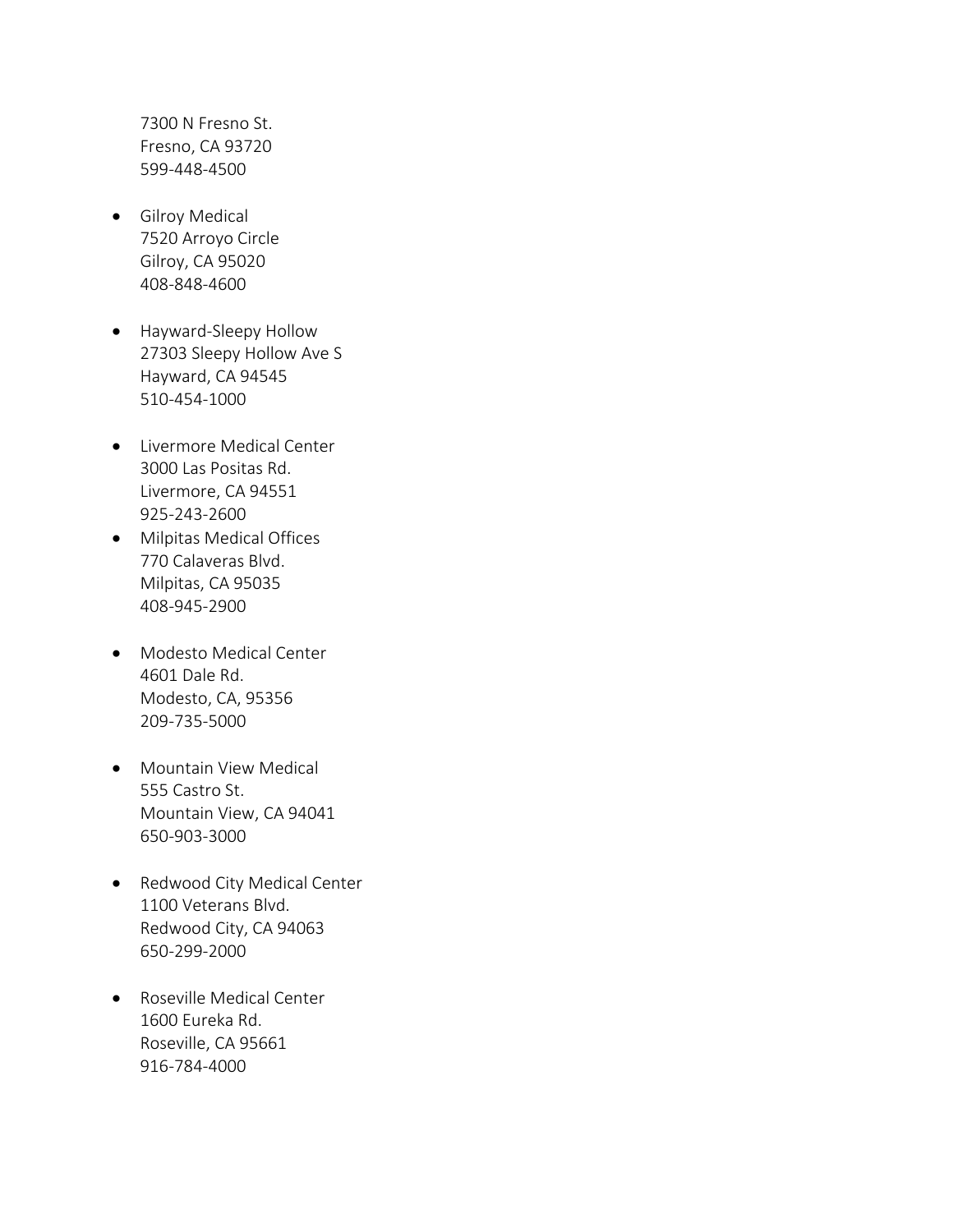- Sacramento Medical Center 2025 Morse Ave. Sacramento, CA 95825 916-973-5000
- Sacramento South Medical Center 6600 Bruceville Rd. Sacramento, CA 95823 916-688-2000
- San Francisco Medical Center (Emergency Services) 2425 Geary Blvd. San Francisco, CA 94115 415-833-2000
- San Francisco South Medical Center (Emergency Services) 1200 El Camino Real, South San Francisco, CA 94080 650-742-2000
- San Jose Medical Center (Emergency Services) 250 Hospital Pkwy. San Jose, CA 95119 408-972-3000
- Santa Clara Medical Center 700 Lawrence Expy. Santa Clara, CA 95051 408-851-1000
- Santa Cruz Medical Offices 115 Locust St. Santa Cruz, CA 95060 831-425-4100
- Oakland Medical Center (Emergency Services) 3600 Broadway Oakland, CA 94611 510-752-1000
- Walnut Creek Medical Center 1425 S Main St. Walnut Creek, CA 94596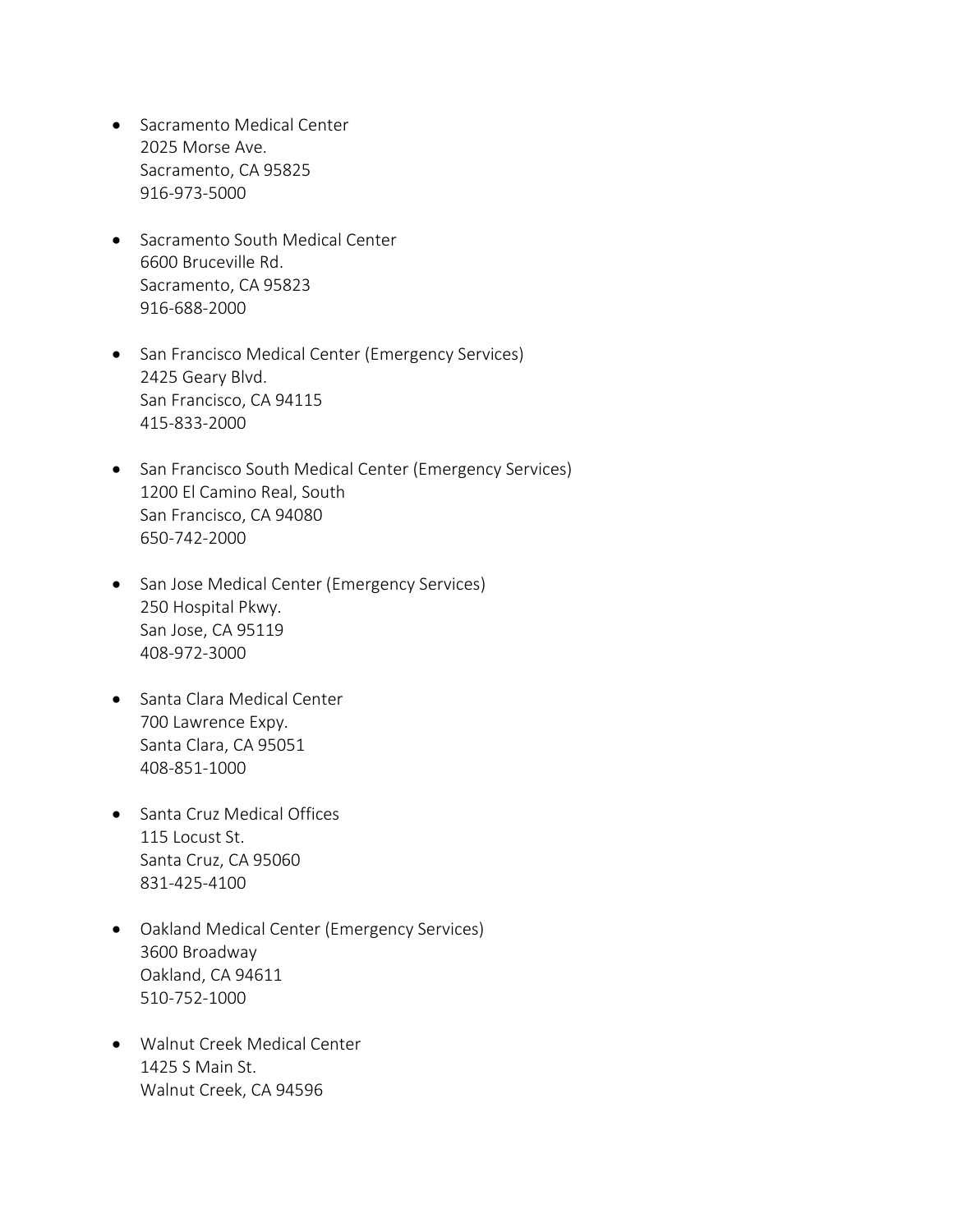925-295-4000

• Vallejo Medical Center 975 Sereno Dr. Vallejo, CA 94589 707-651-1000

Additional Outlying Resources for Kaiser Permanente can be found at: thrive.kaiserpermanente.org

### \*Sutter Health

<https://jobs.sutterhealth.org/our-locations>

#### Sutter East Bay Area

• Sutter Delta Medical Center 3901 Lone Tree Way Antioch, CA 94509 925-779-7200

#### Alta Bates Summit Medical Center

- Ashby Campus 2450 Ashby Avenue Berkeley, CA 94705 510-204-4444
- Herrick Campus 2001 Dwight Way Berkeley, CA 94704 510-204-4444
- Summit Campus 350 Hawthorne Avenue Oakland, CA 94609 510-655-4000

#### Sutter West Bay Area

<https://www.healthecareers.com/healthcare-employers/sutter-west-bay-medical-group/96639>

• California Pacific Medical Center California Campus 3700 California Street San Francisco, CA 94118 415-600-6000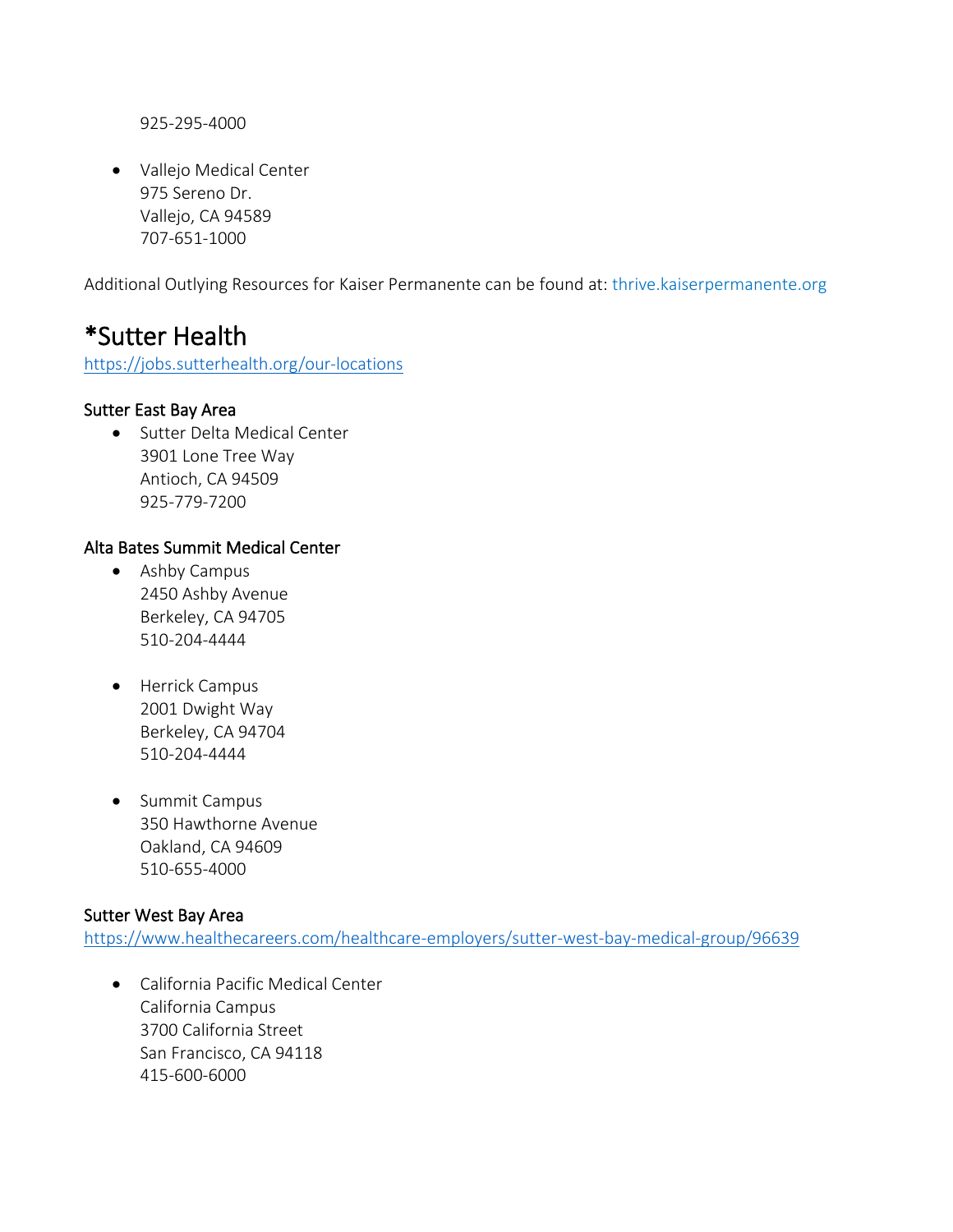- Pacific Campus 2333 Buchanan Street San Francisco, CA 94115 415-600-6000
- Davies Campus 45 Castro St. San Francisco, CA 94114 415-600-6000
- Mission Bernal Campus 3555 Cesar Chavez Street San Francisco, CA 94110 415-647-8600
- Novato Community Hospital 180 Rowland Way Novato, CA 94945 415-209-1300
- Sutter Santa Rosa Regional Hospital 30 Mark West Springs Road Santa Rosa, CA 95403 707-576-4000

#### Sutter Greater Sacramento Area

- Sutter General Hospital 2825 Capitol Ave. Sacramento, CA 95816 916-454-2222
- Sutter Urgent Care Sacramento 1201 Alhambra Blvd. Sacramento, CA 95816 916-731-7728
- Sutter Center for Psychiatry 7700 Folsom Blvd. Sacramento, CA 95826 916-386-3000
- Sutter Amador Hospital 200 Mission Blvd. Jackson, CA 95642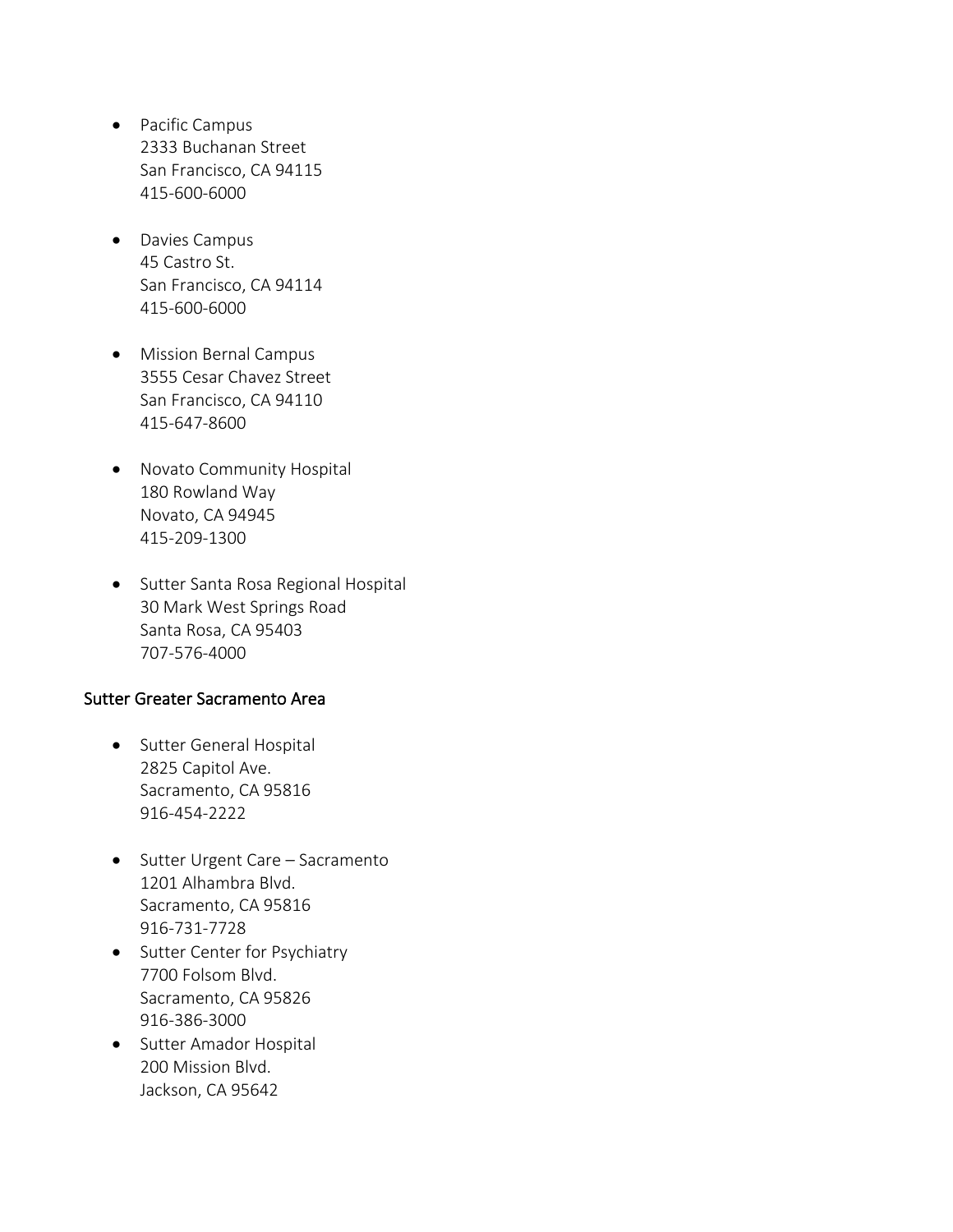(209) 223-7500

- Sutter Auburn Faith Hospital 11815 Education Street Auburn, CA 95602 530-888-4500
- Sutter Davis Hospital 2000 Sutter Place Davis, CA 95617 530-756-6440
- Sutter Roseville Medical Center (Emergency Services) 1 Medical Plaza Roseville, CA 95661 916-781-1000
- Sutter Solano Medical Center 300 Hospital Dr. Vallejo, CA 94589 707-554-4444
- Eden Medical Center 20103 Lake Chabot Rd. Castro Valley, CA 94546 510-537-1234
- Fort Sutter Plastic Surgery Complex 1020 29th St. #600 Sacramento, CA 95816 916-733-9588

### \*UCSF Medical Center

<https://www.ucsf.edu/about/working-ucsf> (Note- you can search by Temporary Employment category)

• Mission Bay Campus-#1 ~UCSF Benioff Children's Hospital ~UCSF Betty Irene Moore Women's Hospital ~UCSF Bakar Cancer Hospital 1825, 1855, and 1975 Fourth St. San Francisco, CA. 94158 415-353-3000